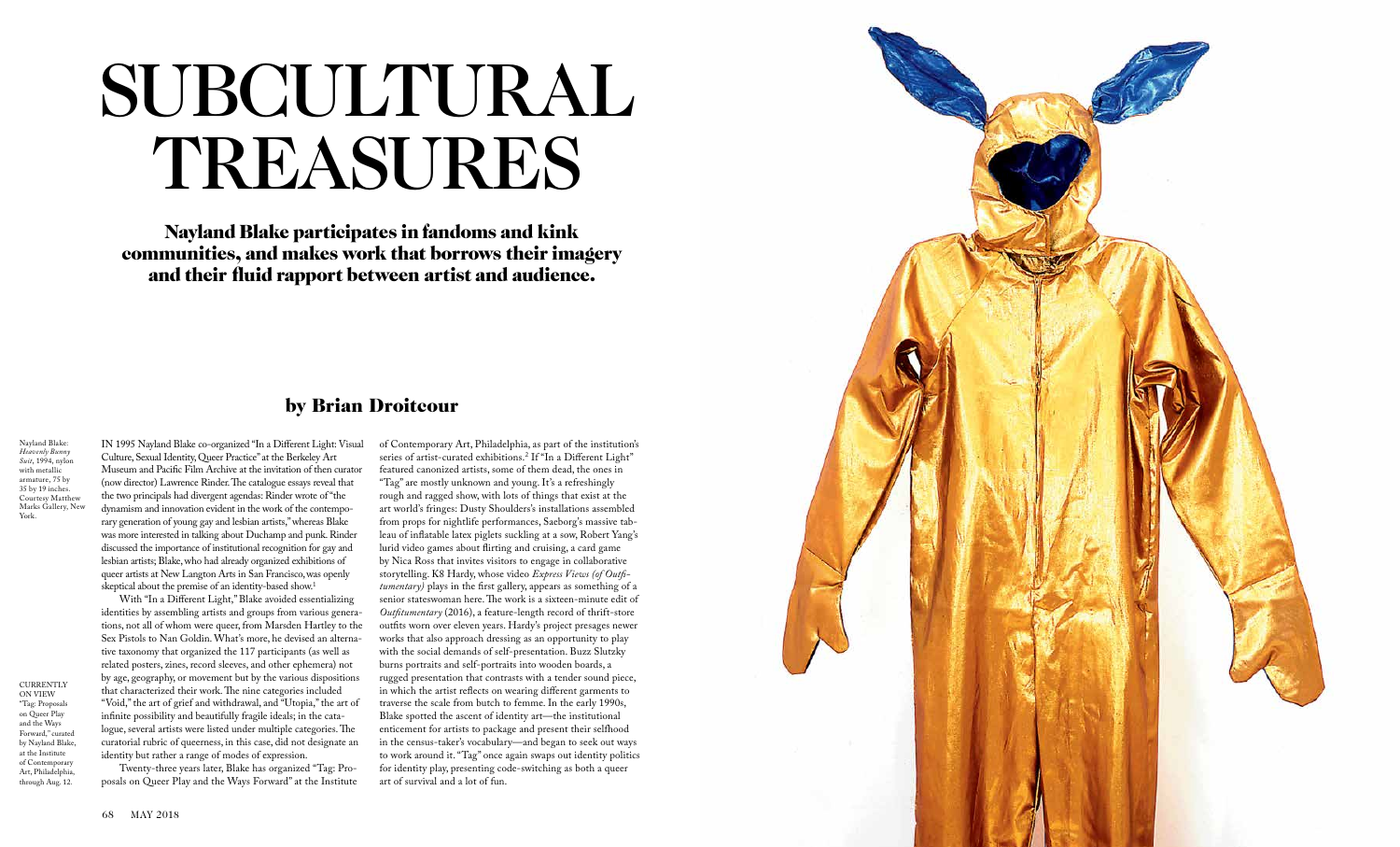

theorized essential connections between social constraints on sex and bodies, and repressive political regimes. There's no public record of Vito Acconci, Carolee Schneemann, or other artists who choreographed personal debasement and physical defilement being involved in kink communities. And it doesn't really matter whether they were or not. What matters is that, as Blake put it, "artists were doing things in public that others were doing in private."<sup>7</sup>

IN RECENT YEARS Blake has become involved with furries, a community of people who take cartoon animals as alter egos, or fursonas. Most furries don't have the drawing skills to illustrate their fursonas, so they hire artists to do it for them. Devotees who have the financial means commission fursuits—plush costumes like those worn by sports mascots or Disneyland entertainers—to give their fursonas a physical presence. Most furry activity consists of participation in online message boards, commissioning and sharing fursona drawings, and meeting at conventions and other social events where fursuits are worn.

Some furry art is erotic or pornographic, so furries are sometimes thought of as a sexual subculture, but fornication isn't really at the center of it. The furry community is better understood as a form of fandom, like the networks of "Star Trek" or Harry Potter enthusiasts. Within those communities, some fans write and illustrate sexual fantasies about their favorite fictional characters, though that's not the full extent of fan activity. But while the genesis of furry culture is often connected to Disney's *Robin Hood* (1973), animated series like "Thundercats," and other cartoons that sexualize anthropomorphic animals or present them as romantic interests, those characters don't appear in the art or play of furries, who prefer to concentrate on their own fursonas. Furries have been

Blake's practice of fashioning connections between art and kink has continued in videos like *Coat* (2001), a collaboration with A.A. Bronson in which the two cover their faces with chocolate and vanilla frosting (rendering them both alternately black and white) and proceed to kiss passionately. "FREE!LOVE!TOOL!BOX!," Blake's

2012 exhibition at Yerba Buena Center for the Arts in San Francisco, memorialized a gay bar that had once stood a few blocks away. Among the show's features were a reproduction of a Tom of Finland-like mural and stations where visitors could write down memories or leave objects related to the bar and the recent history of the rapidly gentrifying SoMa neighborhood. Blake also follows the paths of art and kink in parallel. They teach foundation courses at the International Center of Photography's school in New York, and lead courses in scene design at kink conventions, showing participants how to set up rules for play, similar to the principles Blake uses to create videos and performances.

Given the importance of kink to Blake's work, it can be jarring to read critical assessments that overlook it entirely. When David Deitcher wrote about *Gorge* (1998)*,* an hourlong video in which Blake is fed continually by their partner, Philip Horvitz, the critic relates it to "self-punishing, endurance spectacles" in the tradition of Chris Burden. In other words, Deitcher wanted to position the work solely in a history of performance art. He identified its dynamic of dominance and submission, but analyzed it as an allegory of slavery without making the connection to BDSM play.<sup>5</sup> There's no acknowledgment of feeding as a fetish—the process of making your lover bigger by inducing them to overeat, enjoying their fat and reveling in the release from the social control of bodies that makes fat shameful.<sup>6</sup> But Blake doesn't see accounts like Deitcher's as misreadings. Rather, the artist relishes the fact that viewers coming to kink from art or from art to kink can appreciate *Gorge* on their own terms. (These perspectives aren't equally treated, however; someone who comes to art from kink is unlikely to be published in a museum catalogue.)

But perhaps more important, Blake likes to point out the contemporaneous emergence of BDSM communities and performance art in the 1960s and '70s. Both were under the sway of post-Freudian thinkers like Wilhelm Reich who



never felt comfortable with the community's quasi-military polish and regimented attention to detail. Instead, the artist gravitated toward a nascent scene of guys who were too sloppy for leather and called themselves "bears." The group developed nationally not only through the San Francisco-based *Bear* magazine but also via a daily email digest called the Bear Mailing List, serving one of the first queer subcultures to take shape online.

FOR THE LAST few years, Blake has opted to use "they/them" pronouns instead of the masculine "he/him." The decision was made partly in solidarity with those whose gender expression does not fit a binary, as a nod toward a possible future of universal pronouns that aren't loaded with social expectations. But it also came from Blake's lifelong understanding of their own identity as hybrid. "Legally black," in their words, but passing as white, Blake has never felt at ease with racial categories, and that experience, in tandem with queerness, gave rise to a skeptical attitude toward binary gender.3 This position is the foundation of their art. "I believe there are two types of people," Blake said in an interview with the *Brooklyn Rail*: "people who fuck to confirm an idea they already have about their identity and people who fuck to explore all the possibilities of their identity."4

Born in New York in 1960, Blake moved to San Francisco in the early 1980s after studying at Bard College and CalArts, and got involved in the city's art and kink scenes. What might have been parallel paths became intertwined in the artist's work. The first sculptures to gain serious attention were pieces of furniture with restraints: metal tables and leather chairs that invite viewers to imagine themselves bound in them. When commissioned to make work for the lobby of the San Francisco Museum of Modern Art, then in its old building in Civic Center Plaza, Blake responded to the plaques that encircle the rotunda. Since the originals bear the names of Old Masters, the artist decided to display leather flails on plinths with name tags corresponding to those on the wall.

Blake, who had friends in the San Francisco leather scene, thrilled to the sight of leathermen attending the opera in full fetish regalia—a spectacle of high culture and subculture colliding—but



View of the exhibition "Tag: Proposals on Queer Play and the Ways Forward," 2018. showing work by Dusty Shoulders. Courtesy Institute of Contemporary Art, Philadelphia. Photo Constance Mensh.

Below, view of the exhibition "In a Different Light: Visual Culture, Sexual Identity, Queer Practice," 1995, at the Berkeley Art Museum and Pacific Film Archive.



View of Blake's installation *free! love!tool!box!*, 2012, at the Yerba Buena Center for the Arts, San Francisco. Photo JW White/ Phocasso.

## In the early 1990s, Blake spotted the ascent of identity art and began seeking out ways to work around it.

*Gorge*, 1998, video, 60 minutes. Courtesy Matthew Marks Gallery.